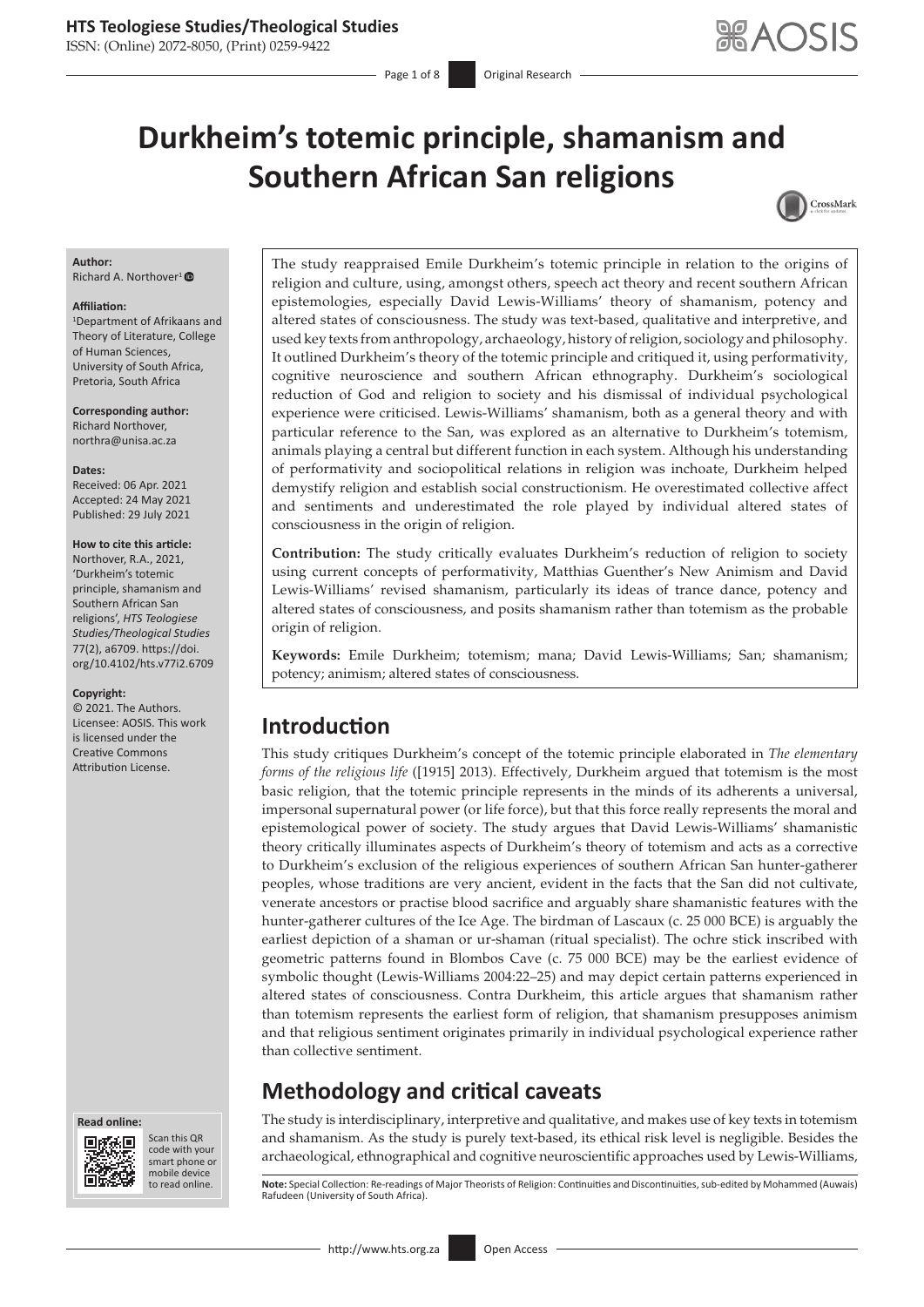the study makes use of structural anthropologist Claude Lévi-Strauss' *Totemism* ([1961] 1964) and the historians of religion Mircea Eliade's *Shamanism: Archaic Techniques of Ecstasy* ([1964] 2004) and Nicolas Meylan's (2017) *Mana: A History of a Western Category* to critique Durkheim's functionalist sociological approach and theory. It also considers speech act theory's concept of performativity to illuminate aspects of Durkheim's argument. Finally, it notes the recent work of the anthropologist Guenther (2017, 2020a, 2020b) on the New Animist paradigm in opposition to Durkheim's rejection of animism as a possible origin of religion.

Before proceeding, some cautionary remarks are required about the use of some key terms used in the scientific study of religions by Westerners, specifically 'totem', 'mana' and 'shaman'. Each term originates in an indigenous language of a so-called primitive society but has subsequently been applied more broadly by scholars to cover similar phenomena in different societies. This article, following Meylan, uses italics to indicate the indigenous use of these terms, no italics (roman) to indicate their use in Western scholarly contexts and inverted commas when discussing the term as a word. The term 'totem' comes from Ojibwa, an Algonquian language spoken by a Native American tribe (Lévi-Strauss [1961] 1964:18). Concerning totemism, Lévi-Strauss ([1961] 1964) pointed out that:

This collective naming system is not to be confused with the belief, held by the same Ojibwa, that an individual may enter into a relationship with an animal which will be his guardian spirit. (p. 18)

David Whitley (2009:149) noted that 'The term "shaman," which entered the ethnographic literature from studies of the Tungus peoples in Siberia, is a loan word from another language, perhaps Sanskrit'. Even though this suggests that the word itself is a relatively recent development, the term may have wide applicability to hunter-gather peoples across the planet and deep into the past. Meylan (2017) traced the origin of the term 'mana' in Melanesia and showed how it was appropriated by Western scholars and applied to contexts often quite differently from the one it originated in.

In addition to this, Lewis-Williams is highly critical of terms and distinctions like 'religion', 'art', 'sacred/profane' and 'supernature/nature', which he believes are heavily laden Western terms that may obscure the understanding of the cultures to which they are often applied. His theory, like Durkheim's, has sometimes been criticised as a reductive and totalising system, as it is based on the neurological structure common to all human beings, a criticism this study rejects. The title of Lewis-Williams and Thomas Dowson's ground-breaking paper, 'The signs of all times: Entoptic phenomena in Upper Palaeolithic art' (1988), was bound to meet resistance from scholars who shied away from universals and theories and who insisted only on differences and empirical particularities. Another key term is 'animism',

which, although one that Lewis-Williams tends to avoid, does seem implicit in shamanism. This is clear in the work of Guenther (2017, 2020a, 2020b), who has recently argued for the introduction of the New Animist paradigm, originating in South America, into southern African anthropology and archaeology, as it suits the relational ontology and the ontological flux found in San religion (and hunter-gatherer societies generally), both in their myths and rock art and in the transformation of shamans in trance, usually into the form of spirit animals in trans-cosmological journeys. In two recent essays (2015, 2017) and his two-volume publication (Guenther 2020a, 2020b), he introduces New Animism to South African anthropology and archaeology, describing it as an 'ontological turn' and defining it as a 'relational ontology' characterised by 'ontological flux and ambiguity', departing from Tylor's evolutionary approach. He wrote that:

This study, of 'San-animism', also underscores the important insight that animism is not some monolithic schema or cosmologico-religious complex but something diverse and multiplex, structurally varied, ecologically and historically contingent. (Guenther 2020a, 2020b:ix)

A final cautionary note concerns the fact that the term 'totemism' has fallen out of use, as Lewis-Williams (2002:46–47) pointed out, citing Claude Lévi-Strauss' *Totemism* ([1961] 1964) in an end note. In fact, Lévi-Strauss observed that the concept or theory of totemism had already been thoroughly debunked by the time he was writing his book in the late 1950s and he ([1961] 1964) expressed concern that:

To accept as a theme for discussion a category that one believes to be false always entails the risk, simply by the attention that is paid to it, of entertaining some illusion about its reality. (p. 15)

### **Durkheim's totemic principle**

Central to Durkheim's investigation of totemism, in opposition to naturism and animism, as the origin of religion in *The Elementary Forms of the Religious Life* ([1915] 2013) is his distinction between the sacred and the profane expressed in his definition of religion:

A religion is a unified system of beliefs and practices relative to sacred things, that is to say, things set apart and forbidden – beliefs and practices which unite into one single community called a Church, all those who adhere to them. The second element which thus finds a place in our definition is no less essential than the first; for by showing that the idea of religion is inseparable from that of the Church, it makes it clear that religion should be an eminently collective thing. (p. 53)

Indeed, he stated as the central thesis of his book:

The general conclusion of the book which the reader has before him is that religion is something eminently social. Religious representations are collective representations which express collective realities; the rites are a manner of acting which take rise in the midst of the assembled groups and which are destined to excite, maintain or recreate certain mental states in these groups. So if the categories are of religious origin, they ought to participate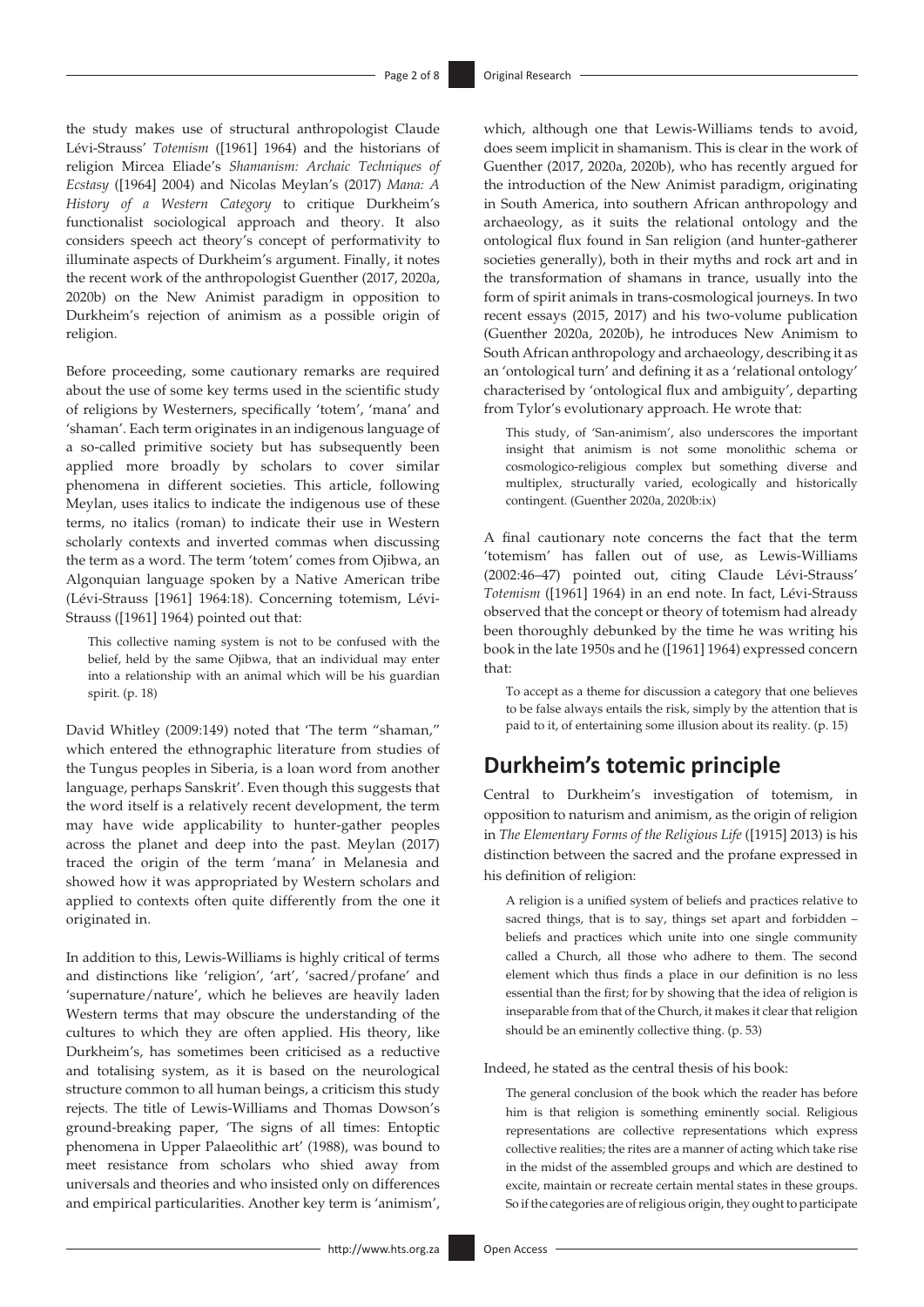in this nature common to all religious facts; they too should be social affairs and the product of collective thought. (p. 17)

Durkheim criticised both Tylor's animist and Max Müller's naturist theories for trying to create religion, essentially the sense of the sacred, from nothing, that is, creating a supernatural realm from the experience of natural phenomena or from linguistic errors (specifically metaphor) ([1915] 2013:94).

Much later, Durkheim ([1915] 2013:432) wrote, 'Our entire study rests upon this postulate that the unanimous sentiment of the believers of all times cannot be purely illusory'. Durkheim ([1915] 2013:48) noted that even though the sacred or profane distinction assumes things radically different in kind, there is 'nothing sensible experience seems able to suggest the idea of so radical a duality to them'. Durkheim's answer is that all religious rites and rituals are expressions of society (rather than a spirit realm), that is, our moral order or our collective life. However, he was unaware of a third sphere of experience that of altered states of consciousness, a central aspect of shamanism explored later in this article.

After criticising animism and naturism, Durkheim proceeded to investigate totemism as the possibly earliest form of religion, applying a term originating in North America to Australian aboriginal societies. He pointed out (Durkheim [1915] 2013:108–109) how Australian tribes, phratries and clans are represented by (emblems of) animal species (or part of an animal) and less usually a plant or natural phenomenon (sun, moon, stars, water). He shows how the totems within a tribe, and between the phratries, clans and matrilineal groups, work together to categorise all things in the cosmos (Durkheim [1915] 2013:152).

Durkheim, therefore, saw no discontinuity between religious thinking and scientific thinking and argued that totemism was one of the earliest attempts to categorise the universe systematically, besides uniting a group of people in a moral community. Concluding his analysis of totemism, Durkheim ([1915] 2013) argued that:

In other words, totemism is the religion, not of such animals or men or images, but of an anonymous and impersonal force, found in each of these beings but not to be confounded with any of them. No one possesses it entirely and all participate in it. It is so completely independent of the particular subjects in whom it incarnates itself, that it precedes them and survives them… Taking the words in a large sense, we may say that it is the god adored by each totemic cult. Yet, it is an impersonal god, without name or history, immanent in the worlds and diffused in an innumerable multitude of things. (pp. 188–189)

Central to Durkheim's ([1915] 2013) argument is his assertion that:

The god of the clan, the totemic principle, can therefore be nothing else that the clan itself, personified and represented to the imagination under the visible form of the animal or vegetable which serves as totem. (p. 211)

In the next section, he reduces 'god' to 'society':

In a general way, it is unquestionable that a society has all that is necessary to arouse the sensation of the divine in minds, merely by the power that it has over them; for to its members it is what a god is to his worshippers. (p. 212)

Durkheim does the same with the sacred as he does with totemism, that is, he reduces it to the notion of religious forces (or a religious force), which also explains the mobility and contagiousness of the sacred ([1915] 2013:333).

In seeking confirmation for his analysis, Durkheim elaborated on the various Native American tribes' names for the universal life force, variously named *wakan*, *orenda*, *pokunt*, *manitou* and so on. He quoted Hewitt:

'The savage man … conceived the diverse bodies collectively constituting his environment to possess inherently mystic potence … This potence is held to be the property of all things …'. A sorcerer or shaman has orenda, but as much would be said of a man succeeding in his enterprises. At bottom, there is nothing in the world that does not have its quota of orenda; but the quantities vary. (p. 197)

Durkheim noted that, even though they have advanced beyond totemism, the Melanesians call this power *mana* ([1915] 2013:194). Both Smith (2004) and Meylan (2017) have criticised this move in Durkheim's argument. Smith (2004:203–207) pointed out how Durkheim departed from his strict methodology of adhering to the empirical facts, as recorded by ethnographers, by borrowing the term 'totem' from Native American studies to apply to Australian society for which no evidence of 'an impersonal force' is available. He did so by equating the totemic principle with the term 'mana', borrowed from Melanesia, although filtered through Western scholarship. Meylan (2017) criticised the scholars who, since Codrington introduced the term 'mana' in the late 19th century, applied it widely outside of its original context. According to Meylan (2017:43–44), Codrington defined 'mana' as a universal, impersonal force, in opposition to Tylor's animism, which posited individual, personal spirits. He pointed out how Durkheim needed this abstract notion of mana, which he equated with the totemic principle, to advance his sociological argument that mana ultimately represents social forces and collective human agency. Further criticisms of Smith and Meylan are addressed later, as is Lewis-Williams' use of the term 'potency', in critical comparison with Hewitt's 'mystic potence'.

Durkheim ([1915] 2013) argued that this idea of a universal, impersonal spiritual force is equally applicable to the simple religions:

But since it is impossible to go lower than totemism, we are not exposed to this risk of error, and at the same time, we have an opportunity of finding the initial notion from which the ideas of wakan and mana are derived: this is the notion of the totemic principle. (p. 203)

Durkheim noted that this notion is of interest not just to religious but also to scientific thought: 'It is the first form of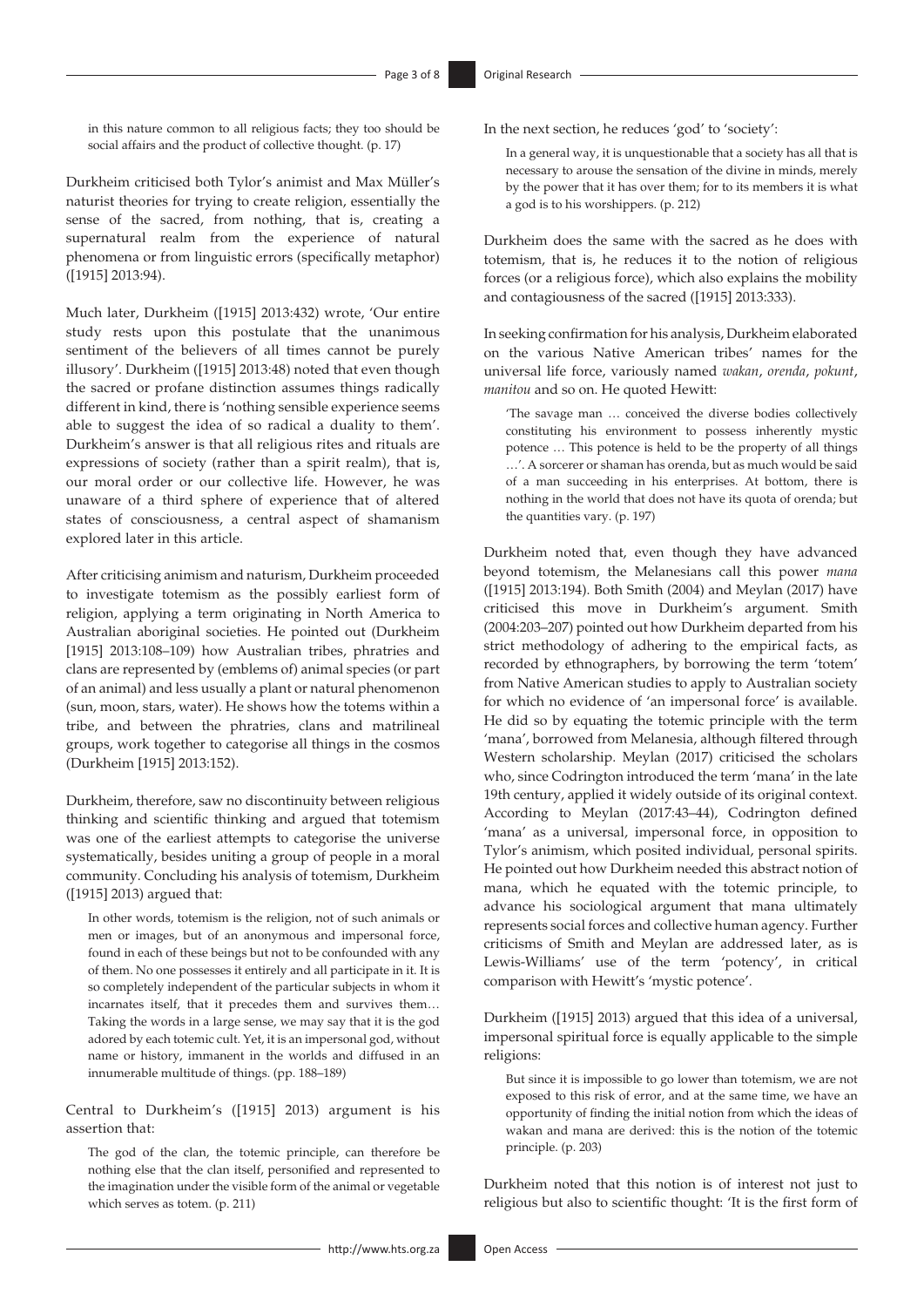the idea of force' ([1915] 2013:207) and sees totemism also as the forerunner of the modern scientific notion of causality. He discussed the primitive notion of causality that 'like produces like' ([1915] 2013:376) and, once again, reduces it to collective social action ([1915] 2013:376–377) and ultimately to political power relations ([1915] 2013:379), those of hierarchy, domination and subordination. However, it is not a purely physical force: 'It is from it that all life comes; "all life is wakan"; and by this word life we must understand everything that acts and reacts, that moves and is moved, in both the mineral and biological kingdoms' (Durkheim [1915] 2013:207).

Durkheim goes on to suggest that the origin of the belief in both god and society is the same. In fact, god is society ([1915] 2013:212, 214). In particular, the sacred is the moral power that society imposes on us in order to make social life possible (Durkheim [1915] 2013:214).

Smith (2004) discussed a further questionable stratagem in Durkheim's argument concerning the tjurunga, an object of wood or stone considered sacred to Aboriginal people from Central Australia:

As I have argued elsewhere, the linchpin of Durkheim's argument is the observation that 'in themselves, the tjurunga are merely objects of wood and stone like so many others; they are distinguished from profane things of the same kind by only one particularity: the totemic mark is drawn or engraved upon them. That mark, and only that mark confers sacredness upon them' (172/121). It is the nature of these 'marks' that interests Durkheim and provides him with his key argument. The marks are nonrepresentational, they do not represent natural 'things'. Hence, they are to be derived from social rather than from sensory experience. While the argumentative move, not natural and therefore social, is a hallmark throughout Durkheim's work, here he develops a linguistic analogy. (pp. 208–209)

This article is less concerned about the linguistic analogy than it is about the logic: non-representational, therefore social, and therefore the 'geometric designs' must have a conventional meaning. For there is a third possibility of which Durkheim seemed unaware, the possibility that the geometric designs could represent the geometric images, or what Lewis-Williams calls 'entoptics', that trancers experience in the first stage of altered states of consciousness. This is explored later in the article. It suffices for now to point out that this key piece of evidence, rather than corroborating totemism, may actually corroborate shamanism.

### **Performativity and social power**

On the other hand, Durkheim's ideas do gain some support from a branch of philosophy called as speech act theory, which aligns with his nascent social constructionism. In *The Construction of Social Reality* (1995), the philosopher Searle (1995) acknowledged his indebtedness to the founders of the social sciences – Weber, Simmel and Durkheim – but noted that:

They were not in a position to answer the questions that puzzle me, because they did not have the necessary tools. That is, through no fault of their own, they lacked an adequate theory of speech acts, of performatives, of intentionality, of collective intentionality, of rule-governed behaviour, etc. (p. 8)

Austin was the founder of speech act theory and performatives, and Searle developed it further. However, both considered speech acts as rule-governed forms of behaviour in relatively depoliticised forms of the theory, although they recognised that for certain speech acts to be felicitous, an authority figure had to pronounce the words and or produce the gestures. It took Jacques Derrida (1986, 1988) and Judith Butler (2015) to politicise speech act theory. As a matter of fact, Durkheim wrote, when distinguishing between beliefs and rites and between the sacred and the profane, that 'There are words, expressions and formulae which can be pronounced only by the mouths of consecrated persons; there are gestures and movements which everybody cannot perform' ([1915] 2013:43). This comes quite close to an understanding of performativity and suggests a link between the sacred, authority, performativity and power, as it presupposes social stratification and unequal power relations.

Indeed, performativity is implicit in Durkheim's ([1915] 2013) discussion of the collective social force that God represents, and the way a collective assembly raises the feelings and capacities of the people who participate in them, enabling them to transcend themselves, when, in the context of the French revolution, he cited:

The night of the Fourth of August, 1789, when an assembly was suddenly led to an act of sacrifice and abnegation which each of its members had refused the day before, and at which they were all surprised the day after. (p. 215)

As Petrey (1988) shows, central to the French Revolution was of a series of speech acts called performatives, or declaratives, in which merely by declaring something to exist, the declaration brings about the very fact into existence, or, as Austin (1976:12) puts it, 'to *say* something is to *do* something'. This applies not just to the abolition of feudalism by the National Assembly (which had declared itself into existence) but also to the Declaration of the Rights of Man, the declaration of war against neighbouring countries and so on. However, Durkheim was writing more about collective affects and sentiments, which Lévi-Strauss criticises ([1961] 1964:97), than the efficacy of the performative speech acts, which is a form of social power, even though performativity was implicit in what he wrote. Durkheim may have intuited the power of performativity in the totemic principle (*mana*, *orenda*, *wakan*, *manitou* and so on), although he failed to link it to the power of influential figures in 'primitive' societies.

# **Meylan's political critique of 'mana'**

Meylan (2017:9), in his critique of the Western appropriation of the Melanesian notion of *mana*, cited Austin and Searle when noting how the term *mana* was used as a performative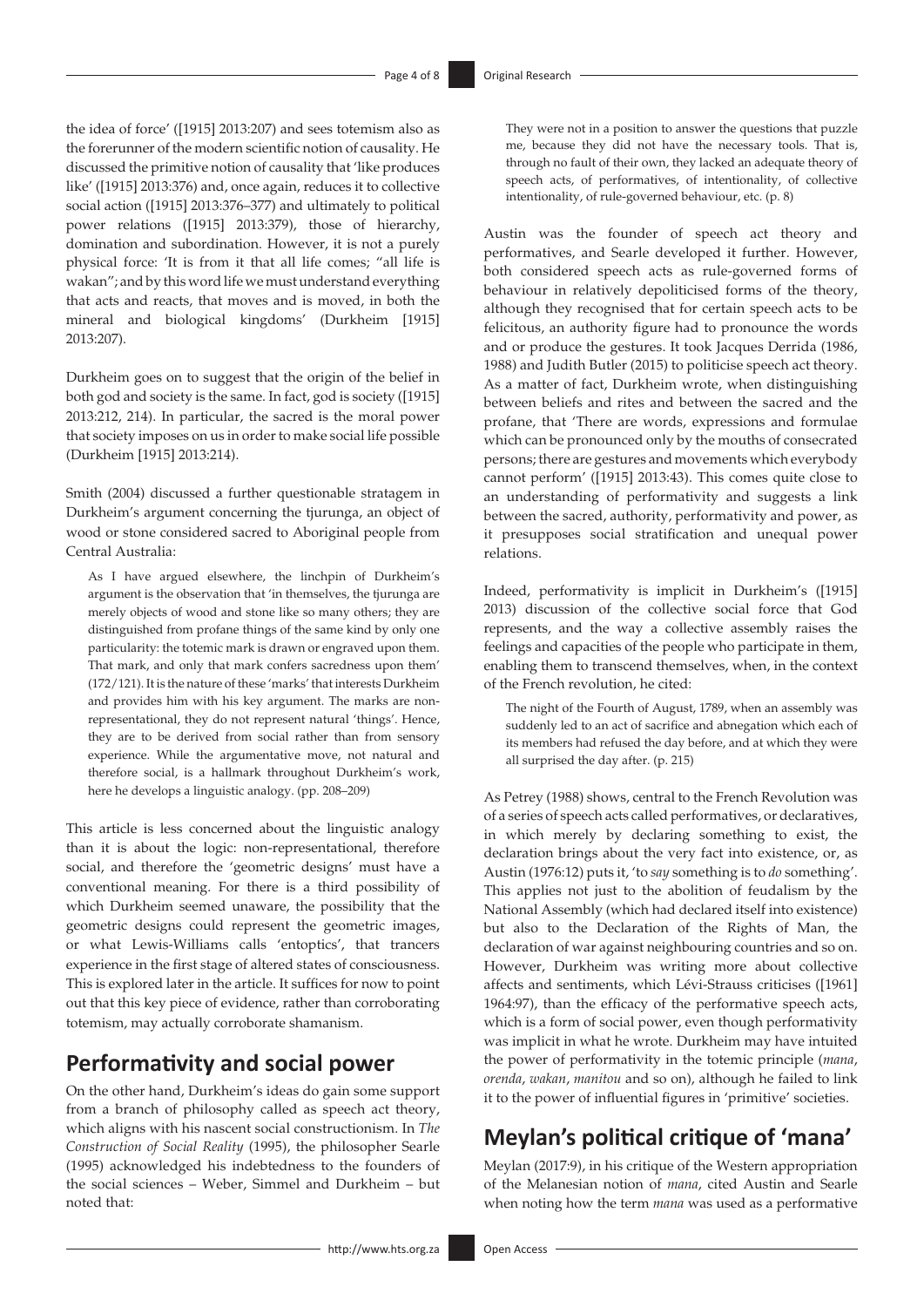in a Melanesian ceremony. Meylan (2017:82) discussed Durkheim's sociological and positivist theory of religion as collective belief and action but pointed out, when criticising scholars for depoliticising mana, in a footnote, that 'Durkheim, who mentions the correlation of *mana* and power, represents an exception, but this does not lead him to a discussion of political power'. However, Meylan omitted to mention that Durkheim used the example of the National Assembly's abolition of feudalism in 1789 as an example of collective action, which can, in fact, be identified as an example of a performative – a declarative speech act. Nonetheless, Meylan's (2017) basic criticism remained pertinent that all the scholars, including Durkheim, who used the concept of mana outside of its original context were guilty of occultising, mystifying and naturalising a concept that was, even in its original context, inescapably political:

I have shown above that Codrington's *mana* represents, to borrow Lincoln's happy expression, a mystification of success … In the *Melanesians* (Codrington 1891), *mana* can indeed be analysed as a discourse that effects the cloaking of the social and economic bases of power. (p. 169)

Contrasting ethnography and anthropology (and slightly favouring the former's particularism), Meylan (2017) argued:

The failure of mana as a theoretical category lay not so much in issues of semantics as in the occultation of its pragmatics. Theorists of mana forgot, or perhaps could not see, that in Oceana *mana* was tightly linked with precise individuals [and therefore with sociopolitical relations] … It would appear then that the problem is less that of the impossibility of generalizing mana than the failure of taking into account a central element of the term – its pragmatics. Rather than treat mana as a word, concept and/or category, it should be dealt with as a discourse, as 'language in use'. (p. 175)

## **Shamanism, animism and Southern African San religions**

This political criticism cannot be levelled at the shamanistic theory of Lewis-Williams, as his Marxism predisposes him to find social differentiation and conflict in social structure, whereas Durkheim's functionalism sees religion as functioning to achieve social unity. Lewis-Williams argued in Chapter 3 of *The Mind in the Cave* (2002) that art (imagemaking) arose out of social conflict and social differences, not only within and between human communities but also between humans and Neanderthals, as the latter could not understand symbols. Art divided as much as it unified human communities and involved relations of power and, even, domination. He (Lewis-Williams 2002) argued that:

Mystics are people who exploit the autistic end of the spectrum of consciousness [*that is, dreams, trance states and visions*] not only for their personal gratification but also to set themselves apart from others. (p. 190)

Something similar occurred during the Upper Palaeolithic Transition (45 000–35 000 BCE), when humans who could exploit altered states of consciousness and dreams, felt the need to distinguish themselves from Neanderthals, and could

not exploit the autistic end of the spectrum of consciousness (Lewis-Williams 2002):

Neanderthals were congenital atheists, *Homo sapiens*' more advanced ability in this mental arena may have made it important for them to cultivate the distinction by (in part) manifesting their visions as two- and three-dimensional images. (p. 192)

His Marxism, therefore, adds a politically critical dimension to his indebtedness to Eliade's somewhat ahistorical and essentialist *Shamanism: Archaic Techniques of Ecstasy* ([1964] 2004). Although he rarely explicitly mentions Eliade, he shared with him the ideas of the shaman as ritual expert of trance, cosmological travel, a three-tiered cosmos and the *axis mundi* as a portal to the upper and lower spirit realms. Eliade ([1964] 2004:503–504) discussed the birdman of Lascaux as a depiction of ecstatic flight and, therefore, of shamanism, if in a nascent form, and Whitely (2009) argued for the shamanic status of the bison-men of Chauvet Cave and Le Trois Freres. Departing slightly from Eliade, Whitley revived Raymond Firth's definition of 'the shaman not as an expert in ecstasy but as the master of the spirits' (Whitley 2009:206), which suggests a close link between animism and shamanism.

Lewis-Williams extended and grounded Eliade's approach, which was limited to ethnological records, by making use of the findings of cognitive neuroscience, specifically those concerning altered states of consciousness, which are hardwired into the human brain. Where Eliade wrote somewhat imprecisely about trance and ecstasy (Whitley 2009:193), Lewis-Williams (2004), and Lewis-Williams and Pearce (2005) described a spectrum of consciousness with alert, awake, aware states on the one end, moving through states like daydreaming before bifurcating at the 'autistic' end between a descending trajectory and an ascending trajectory. The descending trajectory moves through hypnogogic states to dreams and, ultimately, to unconscious states. The ascending, intensified trajectory moves into trance states, or altered states of consciousness, which involve three stages.

The first stage involves the perception of entoptic phenomena, geometrical images in constant flux that are internal to the eye, including zig-zags, waves, triangle, spirals, dots and nested images, amongst others. These geometrical images have been found in hunter-gatherer 'religious' art throughout history and pre-history and across the planet. The second stage involves construal of the entopic images into cultural and natural objects familiar to the person in trance. Then there is the vortex, a passage with light at its far end and often with objects embedded in its walls. Finally, stage three consists of full-blown visual, auditory and somatic hallucinations, sometimes the hallucination of becoming animal. These stages do not follow each other mechanically and sometimes stages are skipped or returned to.

Furthermore, these altered states were manipulated in different ways by different individuals in different cultures. Lewis-Williams argued that shamans, at least in southern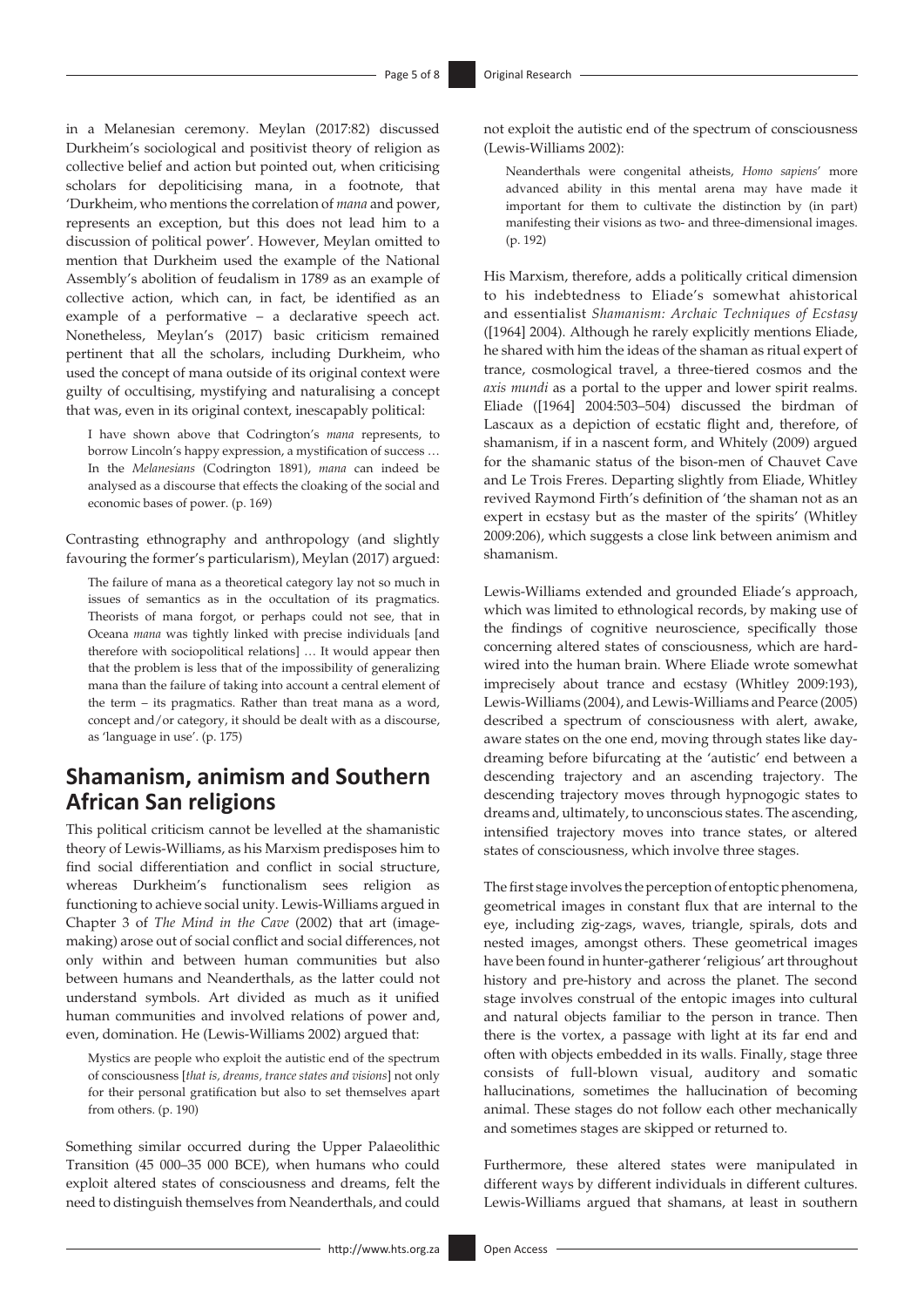Africa, were able to exploit their altered states of consciousness in rituals and image-making to obtain differential social treatment. They would claim that they accessed the spirit world in their trance state in trans-cosmological forays into the spirit world to obtain potency for the purposes of healing, rain-making, fending off sickness and enemies and assisting with the hunt. Eliade ([1964] 2004:92–95) noted that shamans transformed into spirit animals to access the spirit world, a belief also shared by the San. The portals used by southern African shamans differ somewhat from those described by Eliade, as they involve not just mountains and holes in the ground, and rarely trees, but, instead, water holes, threads of light, rock shelters and the rock surfaces upon which images were etched and painted. Although Lewis-Williams questioned the term, some would consider these to be 'sacred' spaces, what Eliade ([1964] 2004:260) called 'a Center, or site of possible break-through in plane'.

Lewis-Williams (2005) criticised Durkheim's sociological reduction of God and religion to society:

… Emile Durkheim famously denounced 'reducing' religion, which he saw as a social phenomenon, to a psychological one. Crudely put, the social explanation says that, in worshipping God, society is paying homage to a reified form of itself (an extraordinarily vague notion). No one would deny that religion plays a key role in many societies and that it is sometimes hard to distinguish between religion and politics, but it is its psychological and emotional components that trigger much of its appeal and that facilitate its potential reach to every member of society. (p. 24)

In fact, Durkheim ([1915] 2013) mentioned the affective forces, although socially mediated or collective ones, just before he discussed the Fourth of August 1789:

In the midst of an assembly animated by a common passion, we become susceptible of acts and sentiments of which we are incapable when reduced to our own forces; and when the assembly is dissolved and when, finding ourselves alone again, we fall back to our ordinary level, we are then able to measure the height to which we have been raised above ourselves. (p. 215)

Somewhat later, Durkheim ([1915] 2013) wrote:

In fact, we have seen that if collective life awakens religious thought on reaching a certain level of intensity, it is because it brings about a state of effervescence which changes the conditions of psychic activity. Vital energies are over-excited, passions more active, sensations stronger; there are even some which are produced only at this moment. (p. 437)

However, these are precisely the collective sentiments that Lévi-Strauss finds unconvincing ([1961] 1964:97). It also concerns the sentiments of the collective, or whole community, as opposed to the even more intense trance experiences of the ritual specialist, or shaman, which is the focus of Lewis-Williams' theory. Eliade ([1964] 2004:205), too, described the difference between the religion of the collective and the religion of the ritual specialists, which did not always coincide very closely.

Indeed, as Whitley (2009:224) pointed out, shamans in Native American societies, at least in northern California, tended to be solitary figures, even dangerous outsiders. Their vision quests were solitary in contrast to the communal trance dance of the southern African San. Shamans in various hunter-gatherer cultures induce trance states in ritual situations either using psychoactive plant substances or, in the case of the Southern African San, using the trance dance, which, according to Guenther (1999:181), 'is the central ritual of Bushman religion and its defining religious institution'. The shamans would later, when no longer in a trance state, record their visionary experiences in rock engravings and paintings, usually in 'sacred' places. Ultimately, it is difficult to conceive of shamanism without some form of animism, as animal spirits are central to hunter-gatherer myth and ritual.

Guenther (1999:6) argued that 'The Bushman religious figures of greatest interest to the student of comparative religion are the trance dancer and the trickster. According to him, San religion lacks a strong structure and hierarchy and is characterised instead by ambiguity and ontological flux. He emphasised transformation (into animal forms) and transcendence, noting that:

The trickster and the trance dancer are the two central, key figures of Bushman religion … who dramatically bear out its basic (anti)structural constitution. We will see the trickster figure as the embodiment of the ambiguity that pervades Bushman mythology and cosmology, much the same as the trance dancer embodies this state with respect to ritual. (p. 4)

The trickster figure ambiguously combines both the revered Creator god and the mischievous trickster god, especially evident in his (mis)adventures in San myth. Furthermore (Guenther 1999):

The second major category, the trance dancer, whom I (following Lewis-Williams) refer to as a shaman, is a figure rarely encountered in African religious studies, wherein spirit possession, divination, witchcraft and sorcery constitute the predominant forms of preternatural operation and machination … As the Bushman trickster forces definitional reconsiderations, so does the trance dancer-shaman, who does not fit into the classic Siberian-derived category of shaman (because he does not experience spirit possession). Yet, with altered states of consciousness, as well as outer-body travel as his principal modus operandi, and curing and hunting as his main spheres of ritual activity, the Bushman trance dancer falls in line, more or less, with shamanic figures in other parts of the world. (p. 7)

Guenther (2020b), however, allowed for cross-borrowings between San and Bantu cultures, especially following the foraging nature of San societies:

While integral to San cosmology and ontology, as part of their hunting lifeways and therianthrope- and transformationinformed mythology and ritual, animal mimesis and metamorphosis thus has to be considered also in the context of San people's contact with Bantu-speaking peoples. (p. 113)

Despite the centrality of animals in San cosmology, myth and ritual, totem animals are almost entirely absent from hunter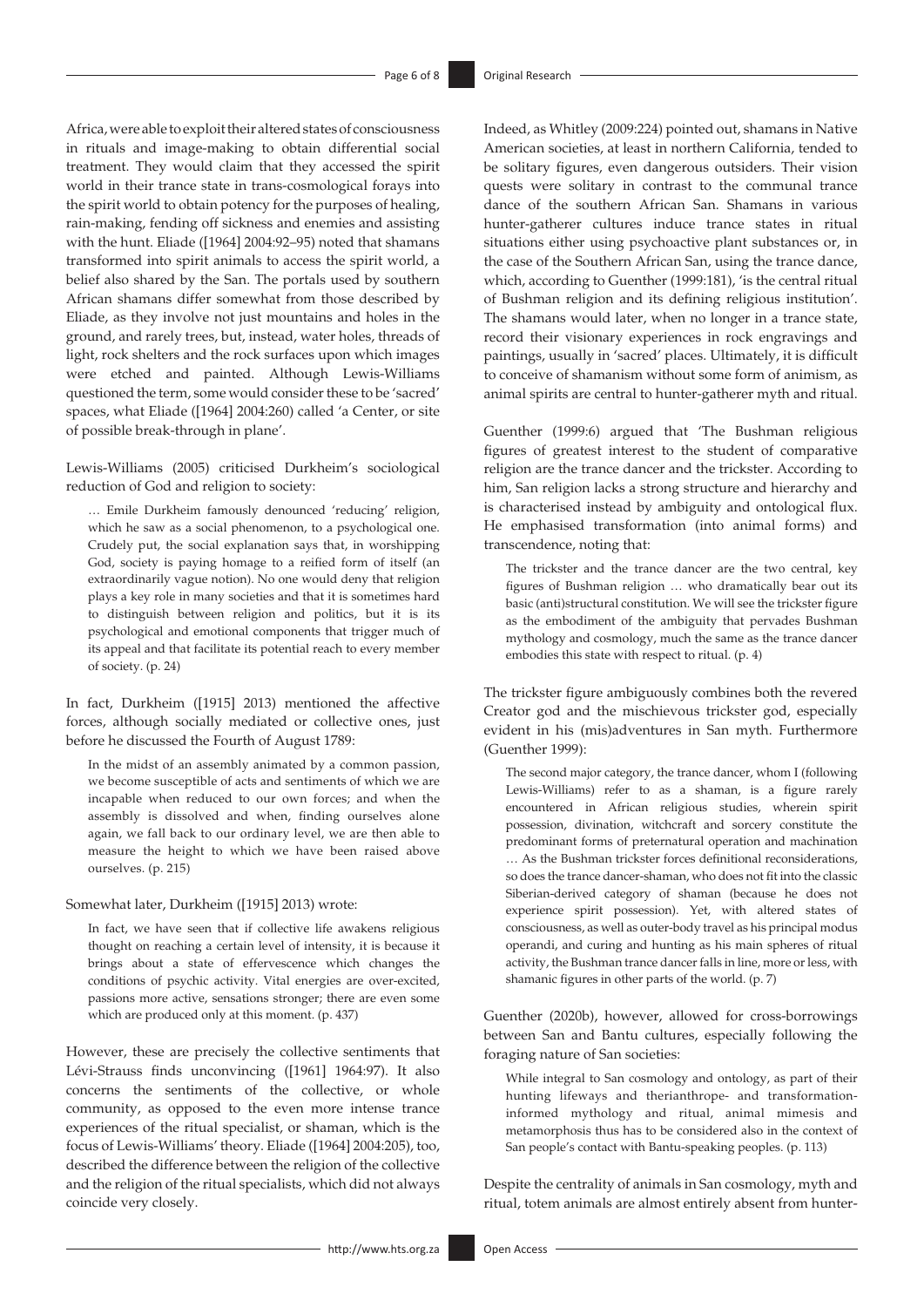gatherer cultures, except in rare instances where such cultures co-existed alongside cultivator societies from which they borrowed this institution (Guenther 2020b:113).

In his attempt to refute Tylor's theory of animism, Durkheim argued that 'If it were true, it would be necessary to admit that religious beliefs are so many hallucinatory representations, without any objective foundation whatsoever' (p. 76). Such a belief would be unsustainable against the facts of reality, that is, dreams as the source of the belief in a double (i.e. the body and the soul, or awake versus sleeping states). However, the impersonal universal life force that he identifies at the heart of all religions is itself not perceivable, which is why he locates it in society, whose rituals and activities are perceivable. A further criticism of Durkheim, as argued below, is that the basis of religion may very well be in subjective altered states of consciousness embodied in the performances and imageproduction of the shaman ritual specialist.

This is precisely the value of Lewis-Williams' theory of shamanism and altered states of consciousness, because the accelerated branch of altered states provides 'out of this world' experiences. This is the reason, too, that Froese (2011) and Froese et al. (2016) considered Lewis-Williams' theory of altered states of consciousness as a possible answer precisely to the question that Durkheim poses, in Froese's terms the origin of culture rather than specifically religion, concerning something that transcends merely immediate animal or perceptual experience. However, unlike the animistic theory which involves dreams (the descending trajectory of the autistic spectrum), Lewis-Williams' theory not only involves altered states of consciousness (the ascending trajectory of the autistic spectrum) but also involves the uses to which it is put by ritual specialists (shamans and priests) in obtaining social advantages in society. It is the fact that the huntergatherer community believes in the efficacy of the potency that shamans claim to access that gives the shaman his or her power.

Lewis-Williams used the rich ethnographical literature and the very rich rock art remains of southern Africa to bolster his theory of shamanism and altered states of consciousness. These include the more than 12 000 pages of transcribed and translated interviews with San prisoners, some of them possibly shamans, by the German linguist Wilhelm Bleek and his partner Lucy Lloyd at the end of the 19th century, including comments elicited by them about copies of rock paintings from their /Xam San informant Diä!kwain. Also relevant is the article on San folk lore published by Orpen (1874), which records (in English) San stories told to him by his informant Qing whilst on an expedition in the Drakensberg in 1873 (Lewis-Williams 2004:188). Lewis-Williams' mastery of the language of the Bleek and Lloyd collection and his extensive cross-referencing of the collection ensure that his theories are firmly grounded on the most significant and extensive ethnographical literature. His publications also include subtle readings of several San myths, recently republished in book form (2015). According to Lewis-Williams ritual, the trance dance and altered states

of consciousness are often the key to the San myths or folk tales.

### **Potency in San religions**

When Bleek presented to Diä!kwain copies of the rock paintings, he stated that they 'depicted a *!khwa-ka xorro*, and the people associated with it were *!kwa-ka !gi:ten*' (Lewis-Williams 2002:136). Lewis-Williams (2002) explained:

Amongst the many things hitherto unintelligible were beliefs about *!gi:ten* (sing.: *!gi:xa*). One of the words that Diä!kwain used when he responded to copies of rock paintings that Orpen had made in the southern Drakensberg. The first syllable of the word, *!gi:*, means 'supernatural potency', a kind of 'electricity' that / Kaggen, the /Xam trickster-deity, gave to humankind and that resides in all great animals, especially the eland, the largest of all African antelope. The second syllable, *xa*, means 'full of'. A *!gi:xa* was thus a person, male or female, who was filled with supernatural potency. (p. 138)

Although Lloyd translated the word as 'sorcerer', a better translation would be 'medicine man' or 'shaman'. This concept is not limited to the /Xam San. The Marshalls, working amongst the Ju/'hoan (!Kung) San in the Kalahari Desert of Namibia and Botswana, some 1200 km to the North encountered a similar concept (Lewis-Williams 2002):

Lorna Marshall and her daughter Elizabeth found that the Ju/'hoansi believed in the effectiveness of people whom they called *n/om k"ausi* (sing.: *n/om k"au*). Today we know that *n/om* is the Ju/'hoan equivalent of *!gi:*, and that *k"au* means 'possessor' or 'owner'. *N/om k"au* is thus the equivalent of the /Xam word *!gi:xa*. About half of the men in any San camp are shamans and about a third of the women. (p. 139)

#### Lewis-Williams (2002) wrote that:

It is the task of San shamans [*during a trance dance*] to activate their supernatural potency, to cause it to 'boil' up their spines until it explodes in their heads and takes them off to the spirit realms – that is, they enter a state of trance at the far end of the intensified trajectory. (p. 139)

As mentioned above, this potency would be used for curing, rain-making, fending off evil spirits, assisting in the hunt and for other purposes. Shamans would have to 'die' in this world in order to enter the spirit world, and would often transform, usually into an animal or half-animal (therianthrope), meeting other spirit animals in the spirit world. Concerning what Native American shamans experienced in trance states, Whitley wrote (2009:179–195), contra Eliade, not of a blissful sense of transcendence or mystical unity but of a fierce power, an often uncomfortable, sometimes painful and usually frightening experience.

Lewis-Williams' carefully considered translation of the terms *!gi:* and *n/om* as 'potency' recalls Hewitt's use of the term 'potence' as quoted by Durkheim, and it is tempting to see it as equivalent to the terms 'totemic principle', 'mana' and 'sacred', were it not for the fact that these terms have been debunked and demystified. Indeed, San supernatural potency does seem to be impersonal and connected with the spirit realm above